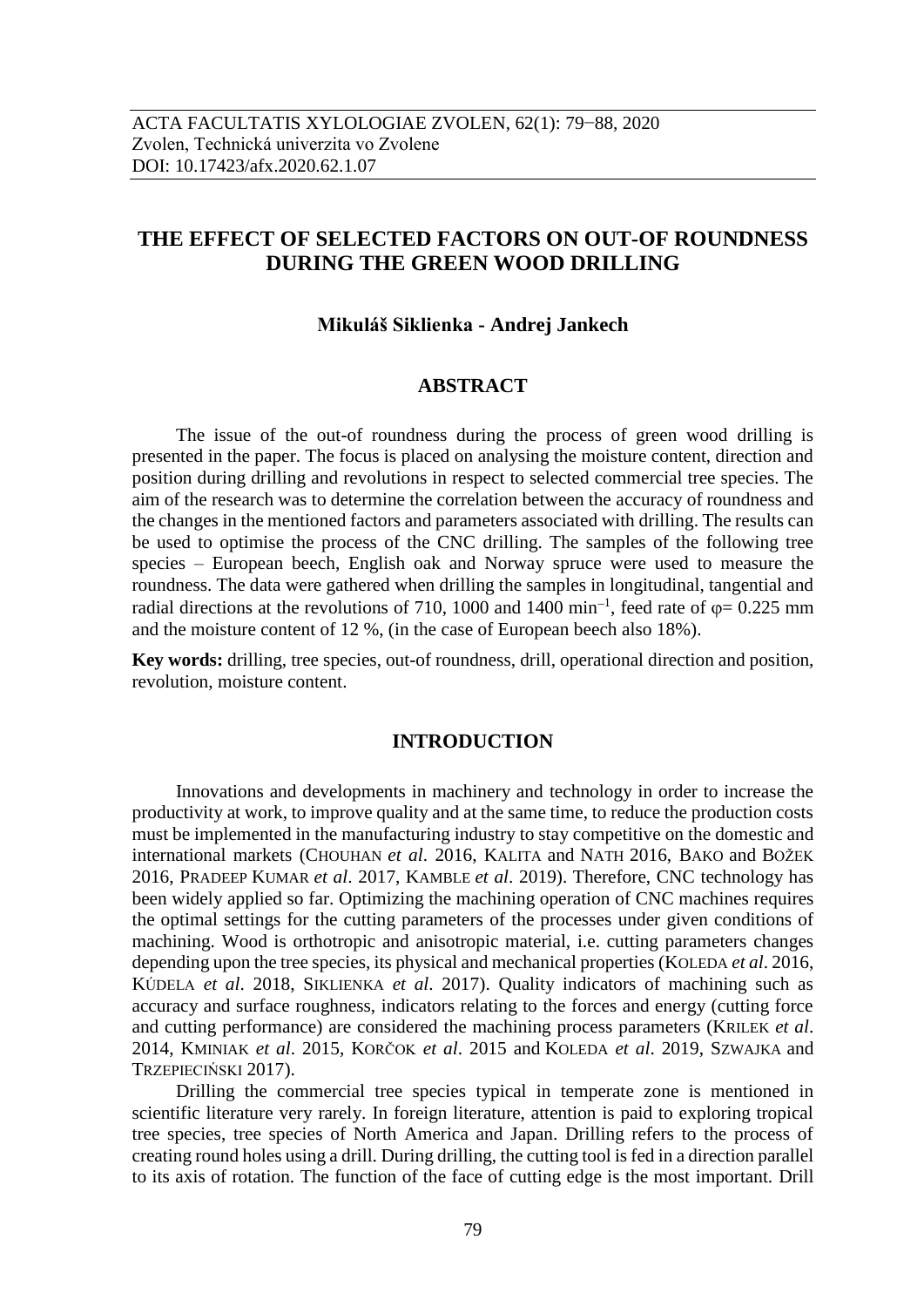construction depends on many factors, such as drilling conditions in regard to wood grain direction, drill diameter and geometry, drilling depth, hole positional accuracy, productivity at work. In the case of drilling wood across the grain, taper drill bit and centering drill bit can bend and the grains are cut in the direction perpendicular to their longitudinal axes. On the contrary, when drilling wood along the grain direction, grains are cut in the direction parallel to their longitudinal axes. Drilling parallel to the grains is defined by parallel axial movement with the grains. Cutting edges are inclined to drill axis, and because of the same conditions in any positions during one revolution, the taper drill bit is not necessary. The research of most authors are focused on observing the torque and axis power depending upon selected drilling parameters. MCMILLIN and WOODSON (1972) dealt with the quality of drilled holes in the Borealis pine wood using the twist drill with centering bit and taper drill bit and flat drill. They found out that the chip thickness and revolution did not affect the hole quality. Flat drill was excellent in the hole quality during drilling dry wood in longitudinal direction and the holes drilled in longitudinal direction in the wet wood were of better quality using the twist drill. When drilling in the direction across the grain, twist drill was excellent in drilling wet as well as dry wood. KOMATSU (1976) investigated the quality of holes drilled using the Japanese drill with taper drill bits and centering bit and the twist drill with flat bit at the revolutions of  $n = 250$ , 1000, 1500, 2500 and 5000 min<sup>-1</sup>. When drilling using the Japanese drill, out-of roundness and roughness were almost constant at the revolutions ranging from 1500 to 5000  $min^{-1}$ . Little out-of roundness and the roughness of drilled holes drilled using the twist drill with V-bit was in the case of the revolutions of 1500 or  $2500 \text{ min}^{-1}$ . KOMATSU (1978c) investigated drilled hole inclination angle ranging from  $80^\circ$  to  $180^\circ$ . In the case of a top angle of  $100^\circ$ , the value of out-of roundness of the drilled hole was the smallest. The hole size changes with variation in wood moisture content. An increase in the moisture content can result in an increase in the hole size. An increase across the grains is more marked than an increase parallel to the grains.

The aim of the paper is to analyse the effect of selected factors on the out-of roundness during drilling the selected commercial tree species. Timber is drilled in three basic anatomical directions – longitudinal, radial, tangential.

## **MATERIAL AND METHODS**

#### **Description and preparation of samples**

Samples from tree species European beech (*Fagus sylvatica* L.), English oak (*Quercus robur* L.) and Norway spruce (*Picea abies* L.) were used to observe the phenomena generated during drilling. The samples with the dimensions of  $50 \times 50 \times 50$  mm were used in the experiment (Fig. 1). The dimensions of the samples were according to the requirements and construction of the test equipment. 81 samples were from beech wood and 54 samples were from oak and spruce wood respectively.



**Fig. 1 Samples and their dimensions.**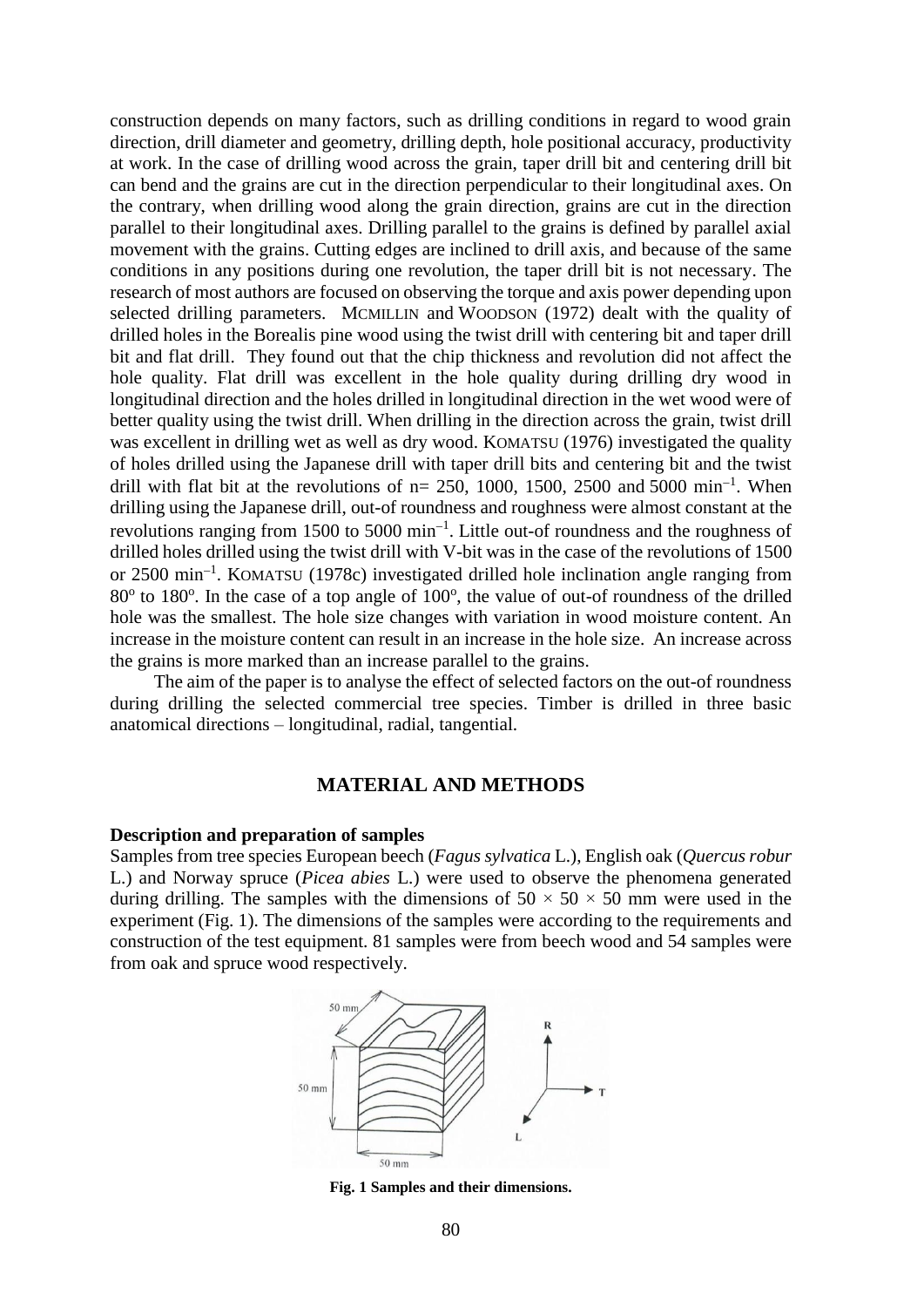All samples were air-conditioned to the moisture content of  $12 \pm 1\%$ . The density of samples was as follows:  $qEB = 0.711$  g.cm<sup>-3</sup>,  $qEO = 0.720$  g.cm<sup>-3</sup>,  $qNS = 0.421$  g.cm<sup>-3</sup>. Some of the samples from beech wood were subsequently air-conditioned to the moisture content of 18  $± 1\%$ .

## **Description of drills and drill conditions**

Twist drills with taper bits and centering bits made of alloy steel were used for drilling the samples in the experiment. Drill used marked as Art. 517.200.31 were produced by the company Pesaro with diameter 20 mm.

Drill direction: longitudinal (L), radial (R), tangential (T) Revolution:  $n = 710, 1000, 1400 \text{ min}^{-1}$ Feed rate:  $f = 0.225$  mm

### **Wood drilling**

Wood drilling was carried out using the vertical milling machine FA 4 AV in three basic directions (radial R, tangential T and longitudinal L) as it is illustrated in Fig. 1. Four holes with the depth of 2D were drilled into the samples with the dimensions of  $50 \times 50 \times 50$  mm. The samples were placed in the milling machine (SIKLIENKA and ŠAJBANOVÁ 2002, 2003). In the case of samples air-conditioned to the moisture content of  $12 + 1$  %, two samples of each tree species for one drill diameter, one value of revolution and one drill direction were used, thus 8 holes were drilled.

### **Measuring the out-of roundness of the drilled hole**

The out-of roundness of the drilled hole was observed on the holes drilled in the samples of all tree species using the drill with the diameter of 20 mm. The holes were drilled in longitudinal, radial and tangential directions. Selected holes were divided by 15°, i.e.12 diameters  $D1-1' - D12-12'$  were measured. These diameters were measured using the calliper. In the case of the holes drilled in the longitudinal direction, the out-of roundness of the drilled hole was measured in the transverse plane (Fig. 2). Fig. 2 shows that the diameter  $D1-1'$  was measured in the radial direction and the diameter  $D7-7'$  in the tangential direction.



**Fig. 2 Measuring the out-of roundness of the drilled hole A in the longitudinal direction to the transverse plane.**

The holes drilled in the tangential direction were drilled in the longitudinal-radial plane. The diameter D1–1´ was measured in the longitudinal-radial plane in the direction parallel to the grain direction and the diameter D7–7´ was measured in the longitudinalradial plane in the direction across the grain (Fig. 3).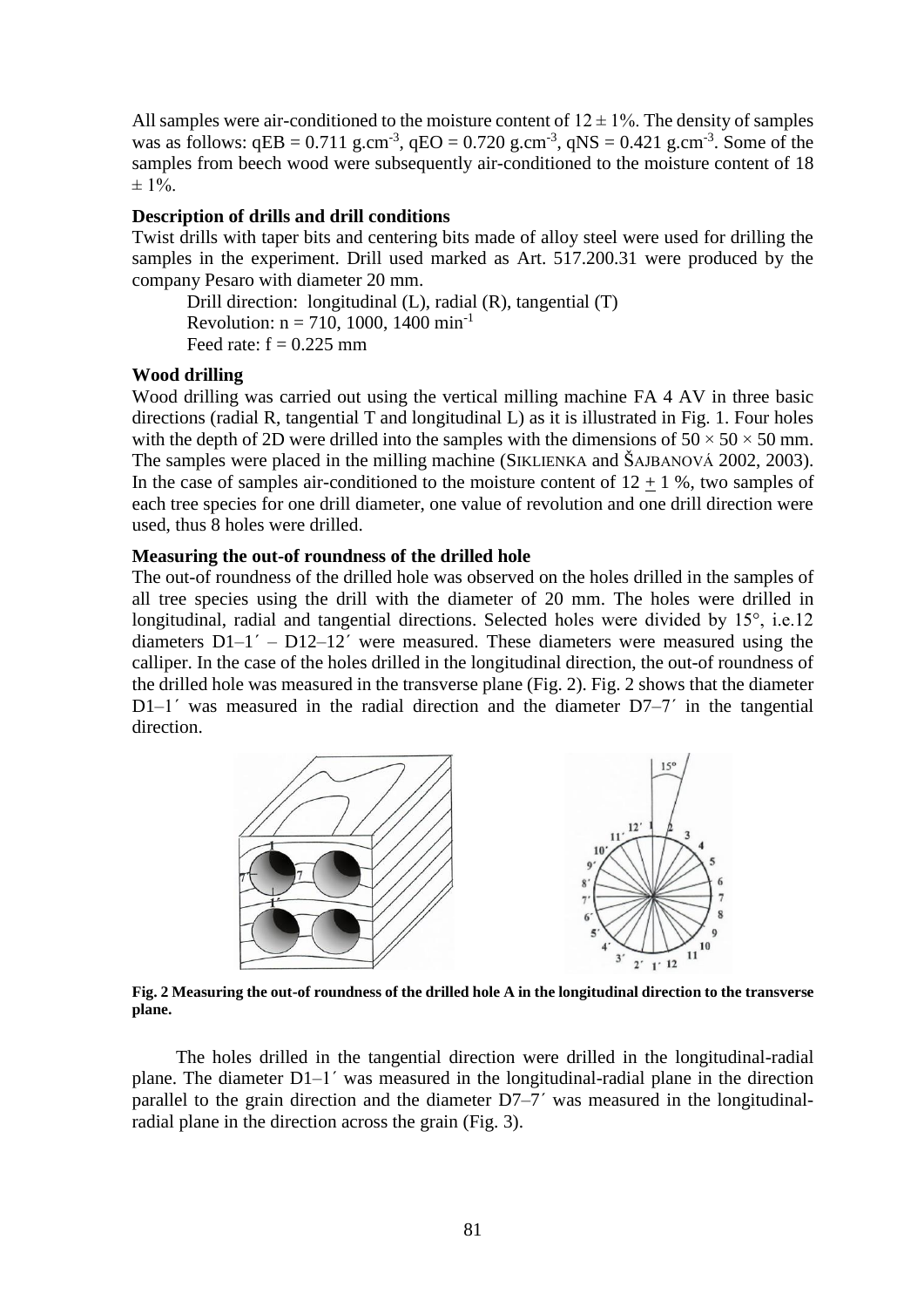

**Fig. 3 Measuring the out-of roundness of the drilled hole A in the tangential direction to the longitudinalradial plane**.

In the radial direction, the holes were drilled to the longitudinal-tangential plane. The diameter D1-1´ was measured in longitudinal-tangential plane in the direction parallel to the grains and the diameter D7–7´ was measured to the longitudinal-tangential plane in the direction across the grains (Fig. 4.)



**Fig. 4 Measuring the out-of roundness of the drilled hole A in the radial direction to the longitudinaltangential plane**.

Measured results were evaluated using the program STATISTICA. In the case of beech wood samples, the effect of the drill direction, revolution, operation location and moisture content on the out-of roundness of drilled hole was observed. In the case of other tree species, the effect of revolutions, operation direction and location was observed. Moreover, the effect of tree species on the out-of roundness of the drilled hole was evaluated.

## **RESULTS AND DISCUSSION**

**Evaluation of the out-of roundness of the drilled hole in the case of beech wood samples**  The effect of the moisture content, operation direction, revolutions and operation location on the out-of roundness of the drilled hole are evaluated in this part. Tab. 1 shows that the effect of the moisture content, opeartion direction, revolutions and operation location on the out-of roundness of the drilled hole was statistically significant. Fig. 5 illustrates the effect of the moisture content, operation direction, revolutions and operation location on the outof roundness of the drilled hole in all operation directions. In the case of the holes drilled in samples of other tree species, the fact that the effect of individual parameters associated with drilling on the out-of roundness of the drilled hole was almost the same can be stated.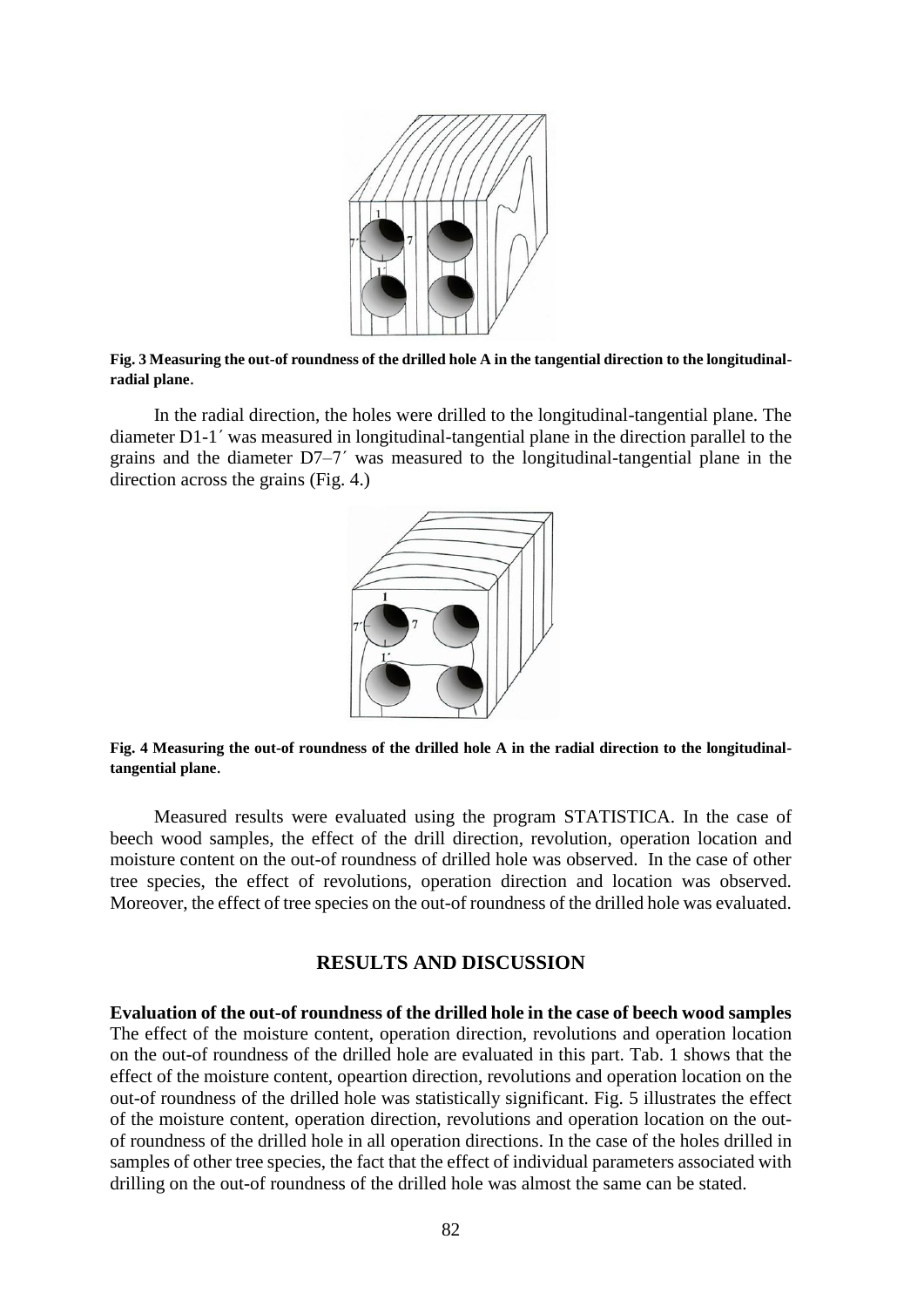| <b>Factor</b>  | SS       | df             | <b>MS</b> | $\bm{F}$ | p - level |
|----------------|----------|----------------|-----------|----------|-----------|
|                | 0,042    |                | 0,042     | 2494,56  | 0,000     |
| 2              | 0,042    | 2              | 0,021     | 1246,46  | 0,000     |
| 3              | 0,022    | 2              | 0,011     | 668,86   | 0,000     |
| $\overline{4}$ | 0,133    | 11             | 0,012     | 726,37   | 0,000     |
| 12             | 5,14E-05 | $\overline{2}$ | 2,57E-05  | 1,55     | 0,214     |
| 13             | 0,001    | $\overline{c}$ | 6,79E-04  | 40,80    | 0,000     |
| 23             | 6,08E-05 | 4              | 1,52E-05  | 0,91     | 0,456     |
| 14             | 0,006    | 11             | 5,80E-04  | 34,81    | 0,000     |
| 24             | 0.004    | 22             | 1,62E-04  | 9,71     | 0,000     |
| 34             | 0.001    | 22             | 4,55E-05  | 2,73     | 0,000     |
| 123            | 3,29E-04 | 4              | 8,23E-05  | 4,94     | 0,001     |
| 124            | 0,001    | 22             | 5,93E-05  | 3,56     | 0,000     |
| 134            | 4,74E-04 | 22             | 2,15E-05  | 1,29     | 0,166     |
| 234            | 9,11E-04 | 44             | 2,07E-05  | 1,24     | 0,139     |
| 1234           | 6,05E-04 | 44             | 1,37E-05  | 0,83     | 0,782     |

**Tab. 1 Four factor analysis of variance for the out-of roundness of the drilled hole A.**

1 – the effect of the moisture content on the out-of roundness of drilled hole, 2 – the effect of the operation direction on the out-of roundness of drilled hole, 3 - the effect of the revolutions on the out-of roundness of drilled hole, 4 - the effect of the operation location on the out-of roundness of drilled hole, 12, 13, 23, 14, 24, 34, 123, 124, 134, 234, 1234 – mutual interaction of the factors.

### The effect of the moisture content on the out-of roundness of the drilled hole:

The fact that the moisture content affected the out-of roundness of the drilled hole in a significant way can be stated. Moreover, higher values of the out-of roundness of the drilled hole were measured in the case of higher moisture content. KOMATSU (1976) also mentions that there is a correlation between the moisture content and the hole size. Bigger increase was observed when drilling across the grains than along the grains.

### The effect of the revolutions on the out-of roundness of the drilled hole:

In our experiment, there was a decrease in the out-of roundness of the drilled hole when the revolutions increased. KOMATSU (1976) found out that when drilling using the twist drill with flat bit, the out-of roundness of the drilled hole were almost constant with the revolutions ranging from  $1500$  to  $5000$  min<sup>-1</sup>.

## The effect of the drill direction and location on the out of roundness of the drilled hole:

The effect of both factors are evaluated together because they are interconnected. The fact that the highest values of the out-of roundness of the drilled hole were measured in the case of the holes drilled in the radial direction, lower values were measured in the tangential direction and the lowest in the longitudinal direction can be stated. In general, the results were gained in the case of all revolutions and moisture contents. In terms of quality, the size of the drilled hole should be accurate in a shape of cylinder. However, the accuracy of machining is affected by lots of parameters and factors. In our experiment, the fact that the holes in the point entering the wood were in a shape of ellipse was found out. This conclusion is confirmed by the experiment of KOMATSU (1978c, 1979b, d) who changed the top angle of the drill and the feed speed.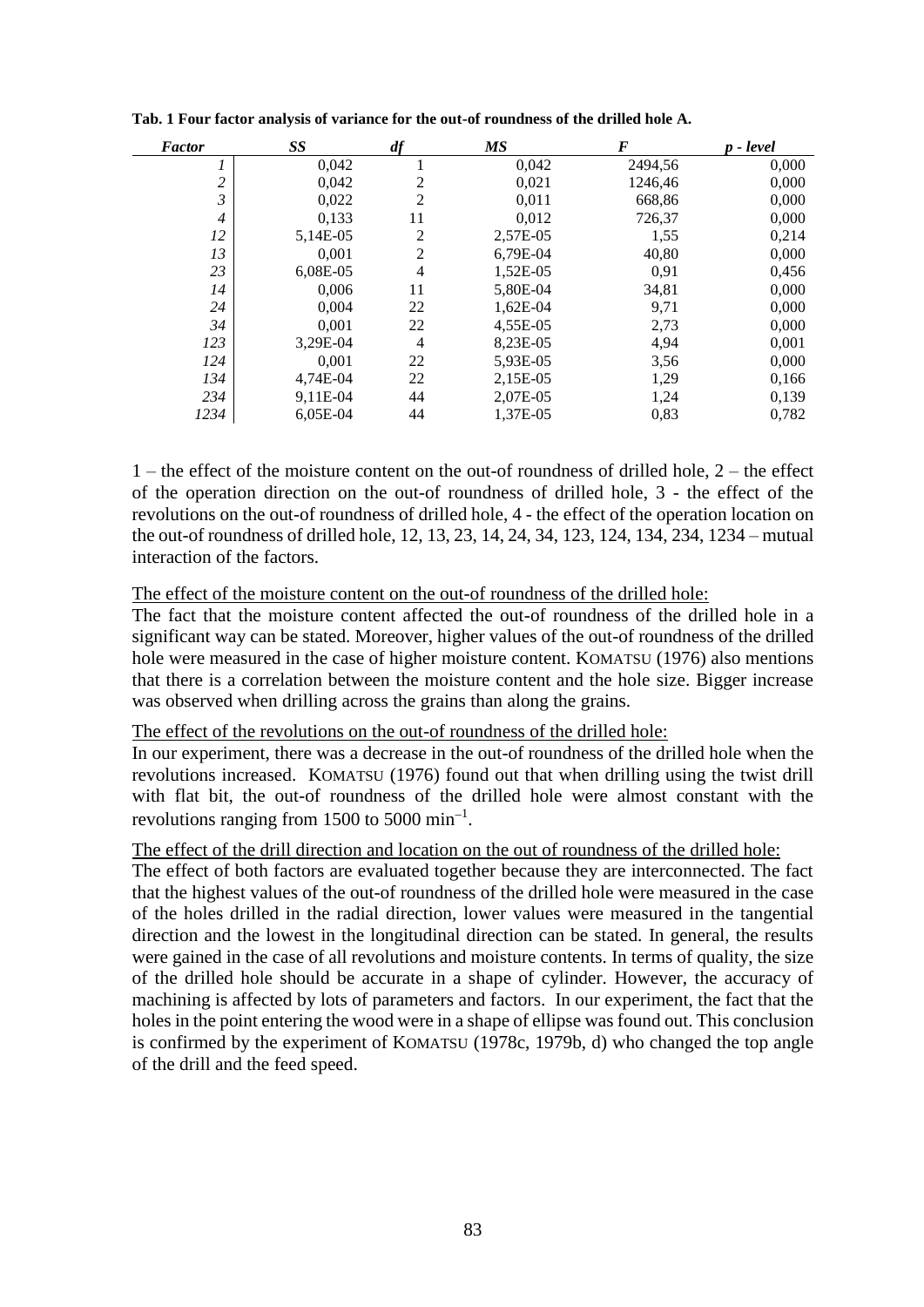

**Fig. 5 The effect of the moisture content w, revolutions n and the location of measurement on the out-of roundness of drilled hole A in the case of beech wood samples (a – longitudinal direction, b – radial direction, c – tangential direction).**

The smallest diameters in the holes drilled in the longitudinal direction to the transverse plane were measured in the tangential direction (the diameters D7–7´) and the largest diameters were measured in the radial direction (the diameters D1–1´).

In the case of the holes drilled in the tangential direction to the longitudinal-radial plane, the diameters D1–1´ were the largest ones and the diameters D7–7´ were the smallest ones. The diameters D1–1´ were measured in the longitudinal-radial plane in the direction parallel to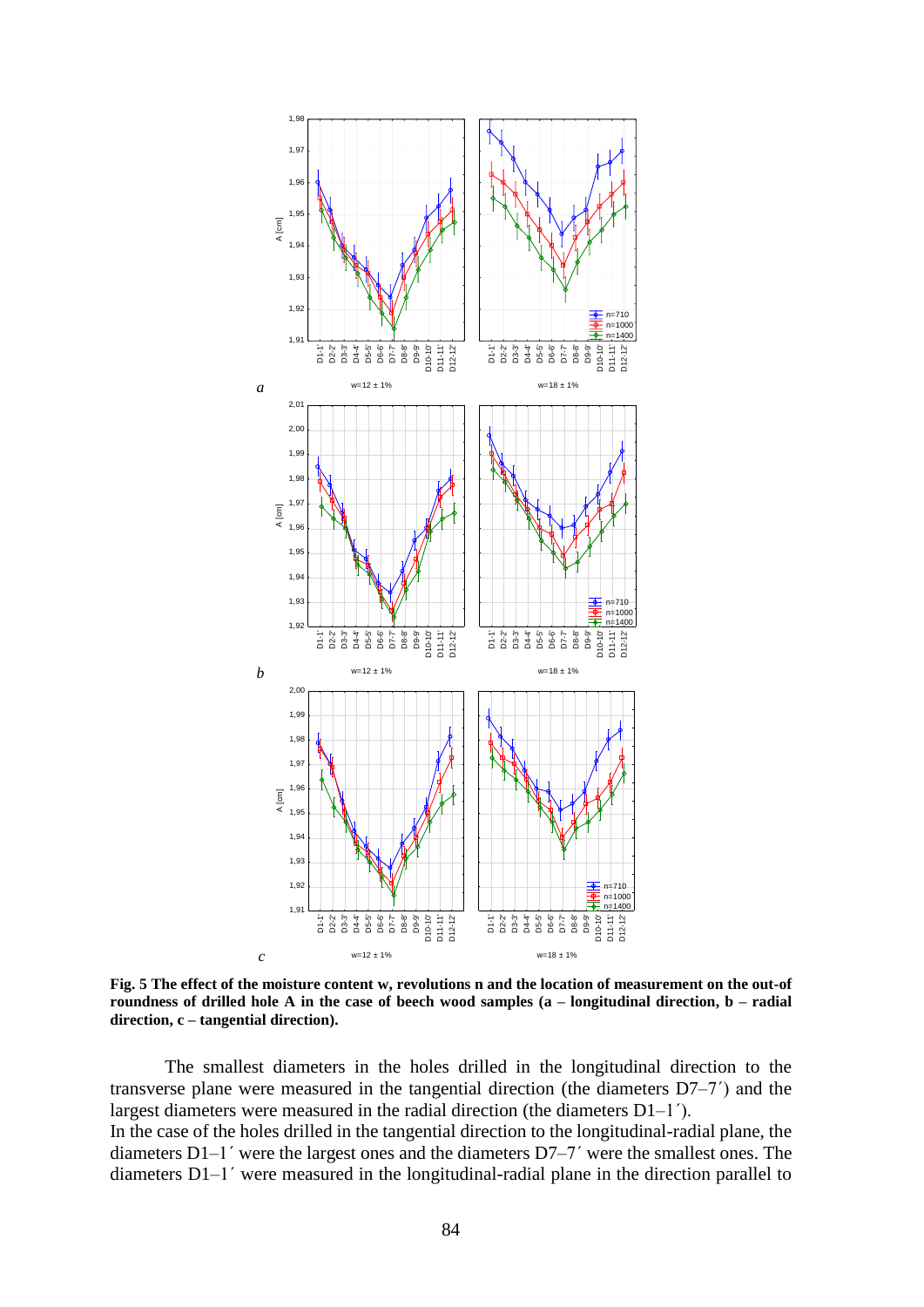the grains and the diameters D7–7´ were measured in the longitudinal-radial plane in the direction across the grains.

The fact that in the case of the holes drilled in the radial direction to the longitudinalradial plane, the diameters D1–1´ were the largest ones and the diameters D7–7´ were the smallest ones can be mentioned. The diameters  $D1-1'$  were measured in the longitudinaltangential plane in the direction parallel to the grain direction and the diameters D7–7´ were measured in the longitudinal-tangential plane in the direction across the grains. In the scientific literature, there are data associated with the dimensional accuracy of the hole measured using the beech wood samples. KOMATSU (1976) measured the largest diameters of the holes along the grains and the smallest ones across the grains.

**Evaluation of the out-of roundness of the drilled hole in the case of other tree species**  Graphs illustrating 95 % confidence intervals for the out-of roundness of the drilled hole for the individual tree species are in Fig. 6.



**Fig. 6 The effect of the location of measurement, tree species, and revolutions on the out-of roundness of the drilled hole A in the case of the holes drilled in the L - longitudinal direction, R – radial direction, and T – tangential direction, 1-European beech, 2-English oak, 3-Norway spruce.**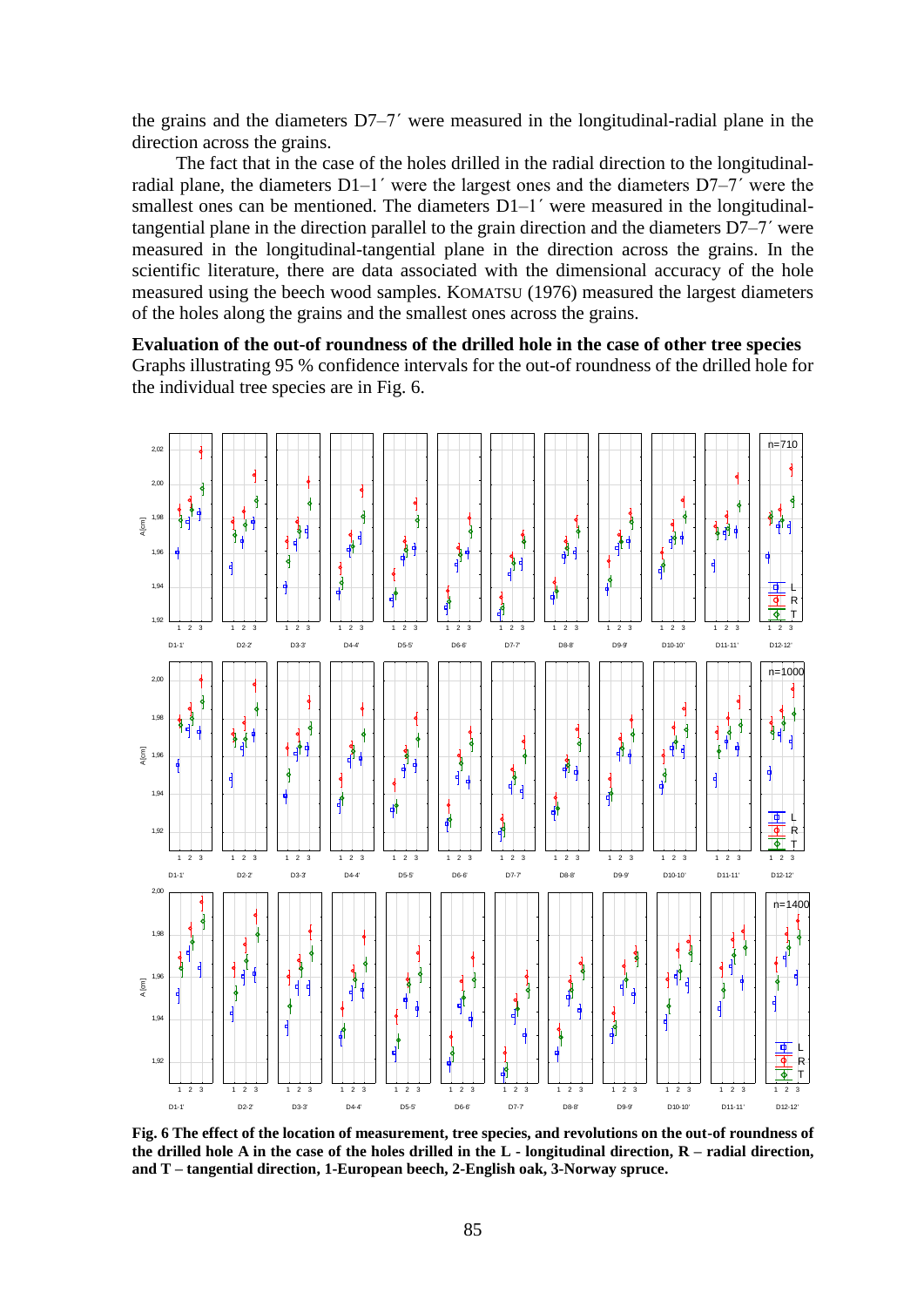The quality of drilled holes is affected significantly by wood hardness and elasticity. In our experiments, softwoods were drilled: Norway spruce, as well as hardwood: European beech and English oak. Fig.6 shows that the highest values of the out-of roundness of the drilled hole were measured in the case of the holes drilled in spruce wood with the density of 0.421  $g \cdot cm^{-3}$ . Thus the fact that when drilling softwood, the quality of the hole is lower comparing to the holes drilled in hardwood with higher density can be stated. The holes of the highest quality resulted from drilling beech wood samples. Fig.6 also shows that the largest diameters D1-1´ were observed in the case of all values of revolution in other tree species and the diameters D7–7<sup>'</sup> were the smallest ones. The fact that in the case of all other tree species, there was a correlation between the revolutions and diameters can be seen. When the revolutions increased the out-of roundness of the drilled hole decreased.

## **CONCLUSIONS**

Knowledge associated with observing the phenomena generated during drilling were presented in the paper. Especially the effect of technological factors on the out-of roundness of the drilled hole was analysed in the paper. In the case of the holes drilled in the beech wood samples, the effect of the moisture content, revolutions, operation direction and measurement location on the values of the out-of roundness of the drilled hole. In the case of the holes drilled in the samples of other tree species, the effect of revolutions, operation direction and measurement location were investigated. The effect of the tree species on the out-of roundness of the drilled hole was evaluated as well. Measured results can be summarised as follows:

- When measuring the hole accuracy, the fact that the holes in the point drill entering the wood were in a shape of ellipse can be stated.
- When the evolutions increased, the values of the out-of roundness of the drilled hole decreased slightly.
- When the moisture content increased, the values of the out-of roundness of the drilled hole increased as well.
- The highest value of the out-of roundness of the drilled hole were measured in the case of the holes drilled in the radial direction, lower in the tangential direction and the lowest ones in the longitudinal direction.
- The smallest diameters of the holes were measured in the case of the holes drilled in the longitudinal direction to the transverse plane and the largest diameters were in the case of the radial direction.
- In the case of the holes drilled in the tangential direction to the longitudinal-radial plane, the largest diameters were measured in the longitudinal-radial plane in the direction parallel to the grains. On the contrary, the smallest diameters were measured in the longitudinal-radial plane across the grains.
- In the case of the holes drilled in the radial direction to the longitudinal-tangential plane, the largest diameters were measured in the longitudinal-tangential plane in the direction parallel to the grains. On the contrary, the smallest diameters were in the longitudinal-tangential plane across the grains.
- Higher values of the out-of roundness of the drilled hole were measured in the case of the holes drilled in samples generated from the softwoods, In the case of hardwood, the values of out-of roundness were lower. More accurate holes were drilled in the hardwood samples.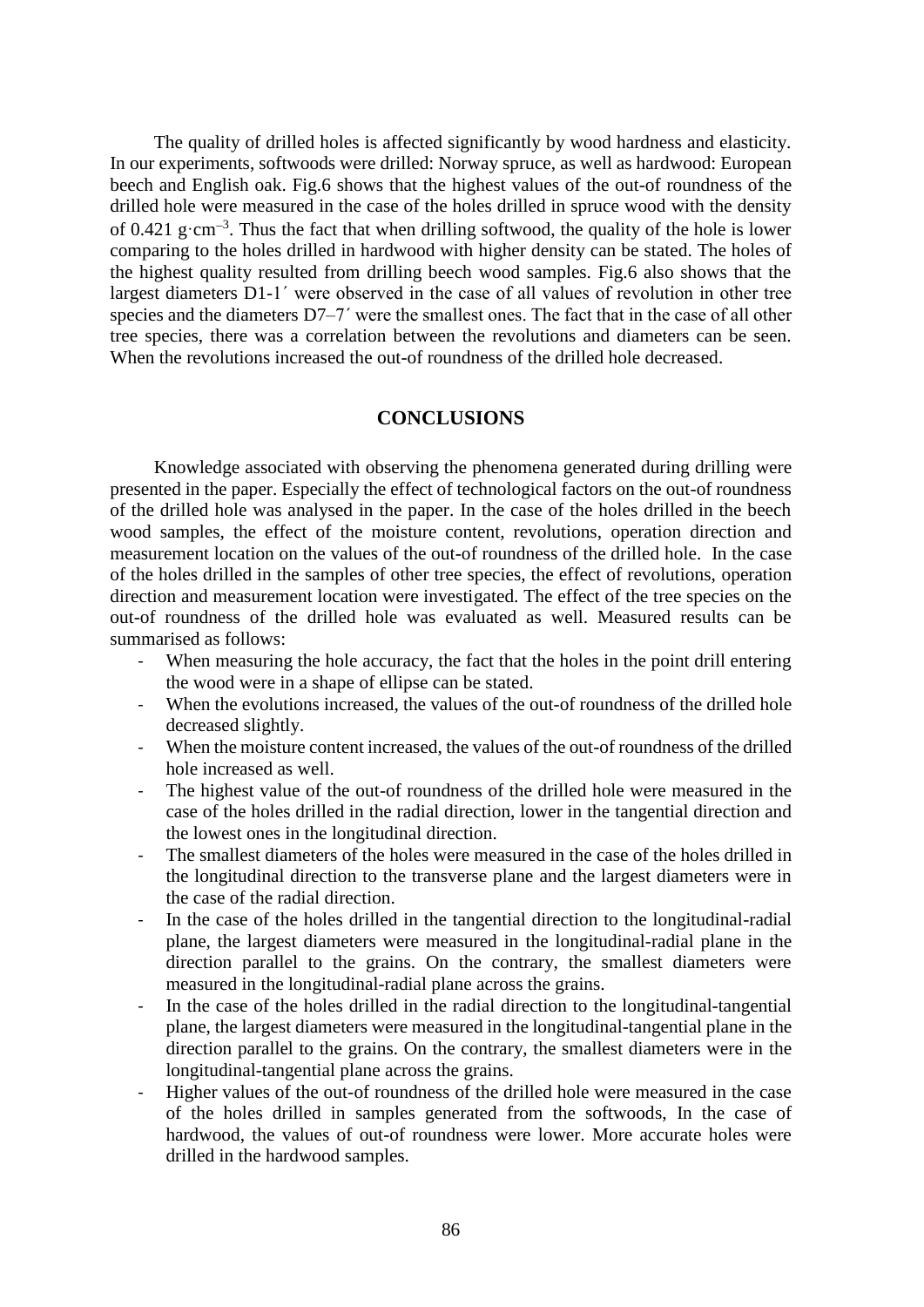### **REFERENCES**

BAKO, B., BOŽEK, P. 2016. Trends in simulation and planning of manufacturing companies. In International Conference on Manufacturing Engineering and Materials, ICMEM 2016, Procedia Engineering, 6 June 2016 Vol. 149, p.  $571-575$ .

CHOUHAN, Y. S., SALODA, M. A.,JINDAL, S., AGARWAL, C. 2016. Optimalization of drilling process parameters for thrust force. In International Journal of Fracture and Damage Mechanics 1, p.  $1-7$ .

KALITA, B., NATH, T. 2016. An experimental investigation and optimization of cutting parameter in drilling AISI B1113 using M2 HSS drill bit. In International conference on explorations and innovation in engg. tech. (ICEIET)

KAMBLE, N.,JATTI, V. 2019. Optimalization of drilling process parameters during of drilling of AISI 317L stainless steel. In Engineering Research Express vol. 1, N. 2., p. 9. http://doi.org/10.1088/2634- 8695/ab2dcl.

KMINIAK, R., GAŠPARÍK, M., KVIETKOVÁ, M. 2015. The Dependence of Surface Quality on Tool Wear of Circular Saw Beades during Transversal Sawing of Beech Wood. In BioResources 10(4). p. 7123-7135.

KOMATSU, M. 1976. Machine boring properties of wood. II. : The effects of boring conditions on the cutting forces and the accuracy of finishing. In Journal of the Japan Wood Research Society, vol. 22, 1976, no. 9, p. 491–497.

KOMATSU, M. 1978. Machine boring properties of wood. V. : The effects of the point angle of twist drill on the boring forces. In Journal of the Japan Wood Research Society, vol. 24, 1978, no. 8, p.  $526 - 532.$ 

KOMATSU, M. 1979 a. Machine boring properties of wood. VIII. : The effects of grain angle of wood on the boring properties of Japanese boring bit. In Journal of the Japan Wood Research Society, vol. 25, 1979, no. 2, p. 117–124.

KOMATSU, M. 1979. b. Machine boring properties of wood. IX. : The effects of grain angle of wood on the cutting force of twist drill. In Journal of the Japan Wood Researcch Society, vol. 25, 1979, no. 9, p.  $573 - 581$ .

KOMATSU, M. 1979. c. Machine boring properties of wood. X. : The effects of grain angle of wood on the cutting accuracy of twist drill. In Journal of the Japan Woos Research Society, vol. 25, 1979, no. 9, p. 582–587.

KOLEDA, P., BARCÍK, Š., SVOREŇ, J., NAŠČÁK, Ľ., DOBRÍK, A. 2019. Influence of Cutting Wedge Treatment on Cutting Power, Machined Surface Quality, and Cutting Edge Wear When Plane Milling Ofak Wood. In BioResources 14(4), p. 9271–9286.

KORČOK, M., KOLEDA, P., BARCÍK, Š., VANČO, M. 2018. Effects of technical and technological parameters on the surface quality when milling thermally modified European oak wood. In BioResources 13(4), p. 8569–8577.

KRILEK, J., KOVAČ, J., KUČERA, M. 2014. Wood crosscutting process analysis for circular saws. In BioResources 9(1). p. 14171429. ISSN: 1930-2126. http://dx.doi.org/10.15376/ biores. $9.1.1417 - 1429$ 

KÚDELA,J., MRENICA, L.,JAVOREK, Ľ. 2018. The influence of milling and sanding on wood surface morphology. In Acta Facultatis Xylologiae Zvolen, Vol. 60, no. 1, p. 71–83, ISSN 1336-3824.

MC MILLIN, CH. W., WOODSON, G. E. 1972. Moisture content of southern pine as related to thrust, torque, and chip formation in boring. In Forest Product Journal, vol. 22, 1972, no. 11, p. 55–59.

PRADEEP KUMAR, B., INDRA KIRAN, N. V. N., PHANI KUMAR, S. 2017. Effect of cutting parameters in drilling of EN8 (080M40) Carbon steel to obtain max. MRR and min. temp. By using RSM (under dry condition). In International Journal of Engineering and Management Research 7, p. 533–539.

SIKLIENKA, M., ŠAJBANOVÁ, D. 2002. The influence of chosen factors on torque and thrust during boring of some kinds of woods. In Trieskové a beztrieskové obrábanie dreva ´02, 2002, Zvolen: TU Zvolen, 2002, s. 231–234. ISBN 80-228-1190-4.

SIKLIENKA, M., ŠAJBANOVÁ, D. 2003. The influence of chosen factors on torque and thrust during boring of pine wood. In Forest and wood processing technology and the enviroment, 2003, Brno: MZLU; Praha : Ministerstvo zemědelství ČR, 2003, s. 385–392. ISBN 80-7157665-4.